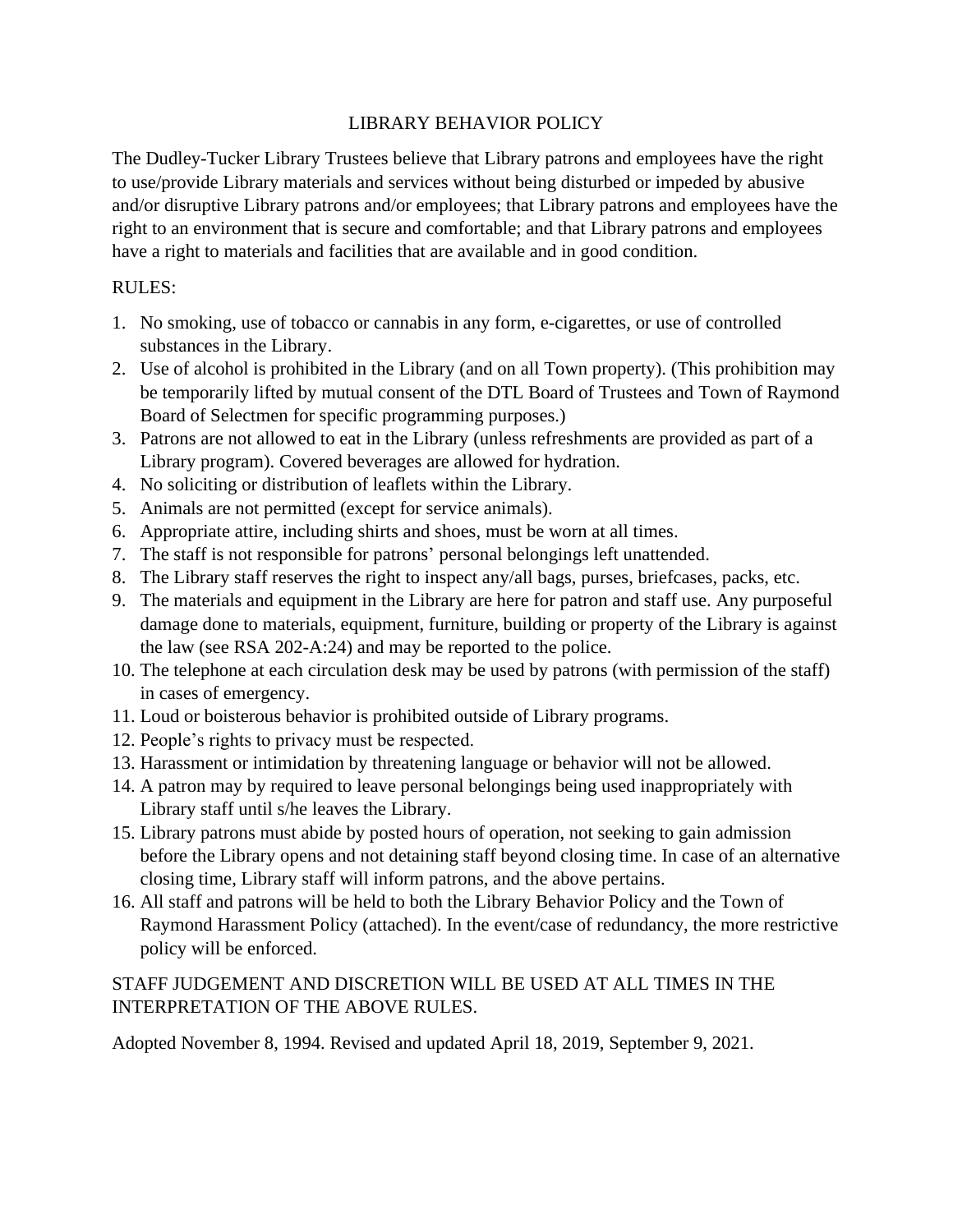

# **TOWN OF RAYMOND HARASSMENT POLICY**

*(UPDATED 6/2017)*

The Town of Raymond is committed to providing a work environment that is free of harassment based on age, sex, race, color, marital status, physical or mental disability, religious creed, national origin, familial status, sexual orientation, gender identity or expression, pregnancy, childbirth, or related medical condition, genetic status, veteran status, or any other legally protected status. The Town of Raymond recognizes the harmful effects of harassment and will not tolerate it.

Such harassment by any Town Employee, officer, official, board member, volunteer, personnel, supervisor or other third parties is NOT allowed and will NOT be tolerated. Employees who take part in unlawful harassment will be disciplined, up to and including termination. All Employees, officers, officials, board members, volunteers, personnel, supervisors and other third parties are expected to follow this policy.

Examples of prohibited harassment: This policy prohibits offensive, intimidating, threatening, or otherwise unwelcome comments or conduct based on age, sex, race, color, marital status, physical or mental disability, religious creed, national origin, familial status, sexual orientation, gender identity or expression, pregnancy, childbirth, or related medical condition, genetic status, veteran status, or any other legally protected status Examples of prohibited conduct include, but are not limited to:

1. Written or spoken derogatory terms about sex, race, color, national origin, religion. Age, military or veteran status, physical or mental disability, marital status, pregnancy, or sexual orientation;

- 2. Slurs and epithets;
- 3. Unwelcome jokes;
- 4. Insults;
- 5. Threats of physical violence or harm to a person's property;

6. Display or circulation of materials, items, or images that are degrading or disparaging to individuals or groups based on the characteristics listed above;

7. Any other unwelcome conduct or comments directed at a person or group because of a particular protected characteristic (i.e., sex, race, age, etc.)

Specific Information About Sexual Harassment: The formal definition of sexual harassment includes unwelcome sexual advances, requests for sexual favors and other verbal, physical and non-physical conduct of a sexual nature when:

1. Submission to or rejection of such conduct is made explicitly or implicitly a term or condition of employment;

2. Submission to or rejection of such conduct by an individual is used as the basis for employment decisions affecting that individual, or for awarding or withholding favorable employment opportunity, evaluation or assistance; or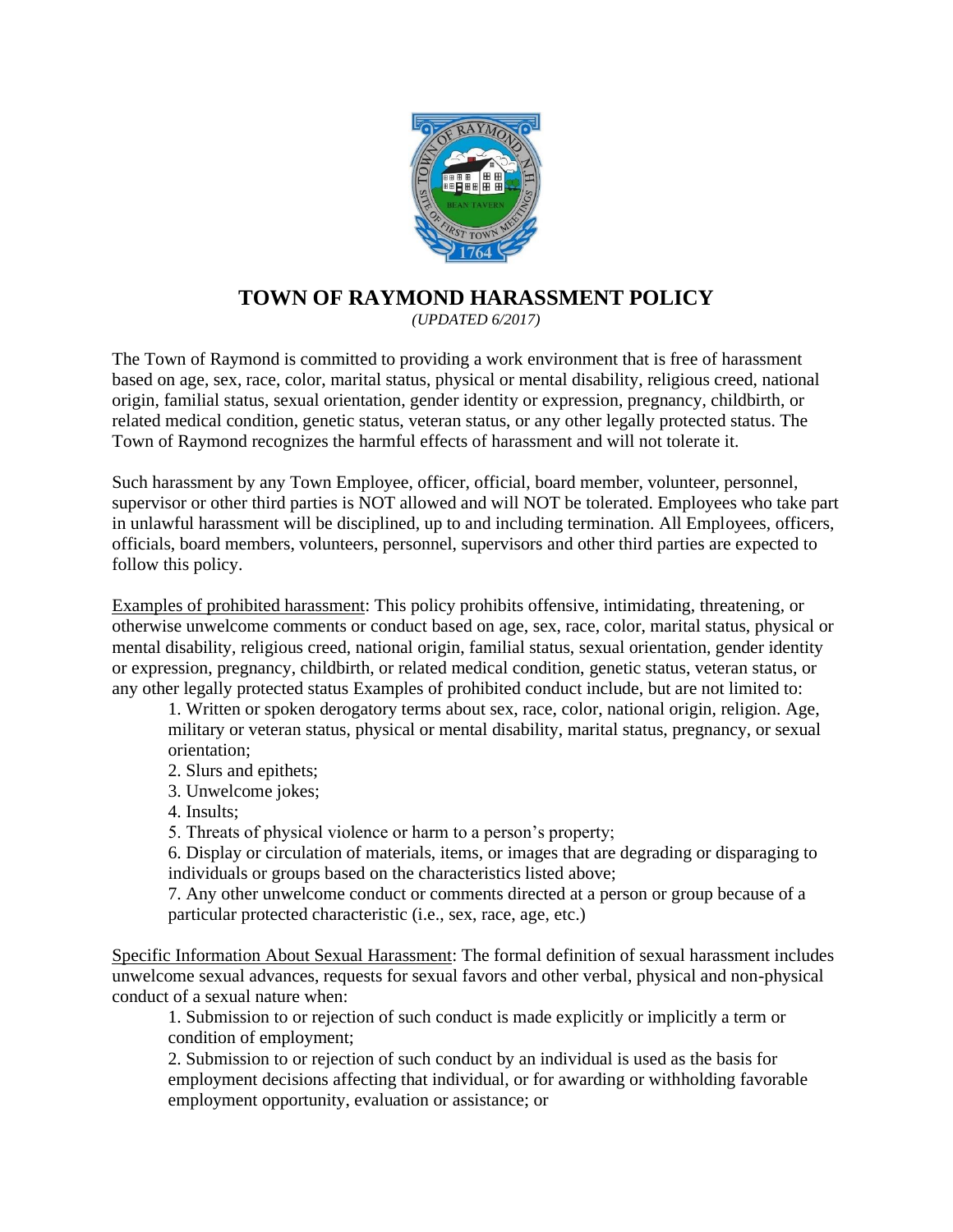3. Such conduct has the purpose of effect of unreasonably interfering with an individual's performance at work, or creating an intimidating, hostile or offensive work environment. Less formally, the types of conduct prohibited by this policy cover a wide range of inappropriate behaviors including but not limited to, the actual coercion of sexual relations, unwelcome comments, jokes, innuendoes, sexually suggestive materials, and other unwelcome sexually oriented actions.

While it is not possible to list all the types of conduct that might violate this policy, the following are some examples:

- 1. Unwelcome sexual advances, whether they involve physical touching or not;
- 2. Sexual epithets, jokes, vulgarity;
- 3. Written or oral references to sexual conduct;
- 4. Gossip regarding an individual's sex life;
- 5. Comments regarding an individual's body;
- 6. Comments about an individual's sexual activity, deficiencies, or prowess;
- 7. Displaying sexually suggestive objects, pictures, cartoons, electronic images;
- 8. Leering, staring, whistling, grabbing, pinching;
- 9. Sexual flirtation;
- 10. Brushing intentionally against someone's body;
- 11. Sexual gestures;
- 12. Suggestive or insulting comments;
- 13. Inquiries into one's sexual experiences; and
- 14. Discussion of one's sexual activities

Social Media Harassment: *(See Town Social Media Policy & Media Policy, Appendix H and I)*  Employees are advised that any harassment, discrimination, retaliation, and/or conduct that creates and/or contributes to a hostile work environment which would not be permissible in the workplace is also not permissible via social media, even if it is done during non-working hours, outside the workplace, and on a personal device.

No Unauthorized Postings: Employees may not post anything on social media in the name of the Town of Raymond or on behalf of the Town of Raymond without prior written authorization from the Board of Selectmen or after being officially designated to speak on behalf of the Town of Raymond by the Board of Selectmen.

Retaliation will not be tolerated: The Town of Raymond requires Employees to report violations of this policy and will not tolerate any form of retaliation against an Employee who files a report or who participates in an investigation of a report under this policy. All incidents of retaliation must be immediately reported using the Reporting Procedures (Section 4)

• This policy applies to all Town of Raymond Employees, officers, officials, board members, volunteers, personnel and supervisors have a responsibility for keeping our work environment free of harassment. Any Employee, officer, official, personnel, or supervisor, who becomes aware of an incident of harassment, whether by witnessing the incident or being told of it, MUST REPORT IT IMMEDIATELY (*see Section #4 Reporting Procedures*) so that steps may be taken to protect the Employee from further harassment and appropriate investigative and disciplinary measures may be initiated. This policy prohibits conduct whether it is directed at men by women, at women by men, at men by men, or at woman by woman and regardless of whether the conduct occurs on or off the Town's premises or during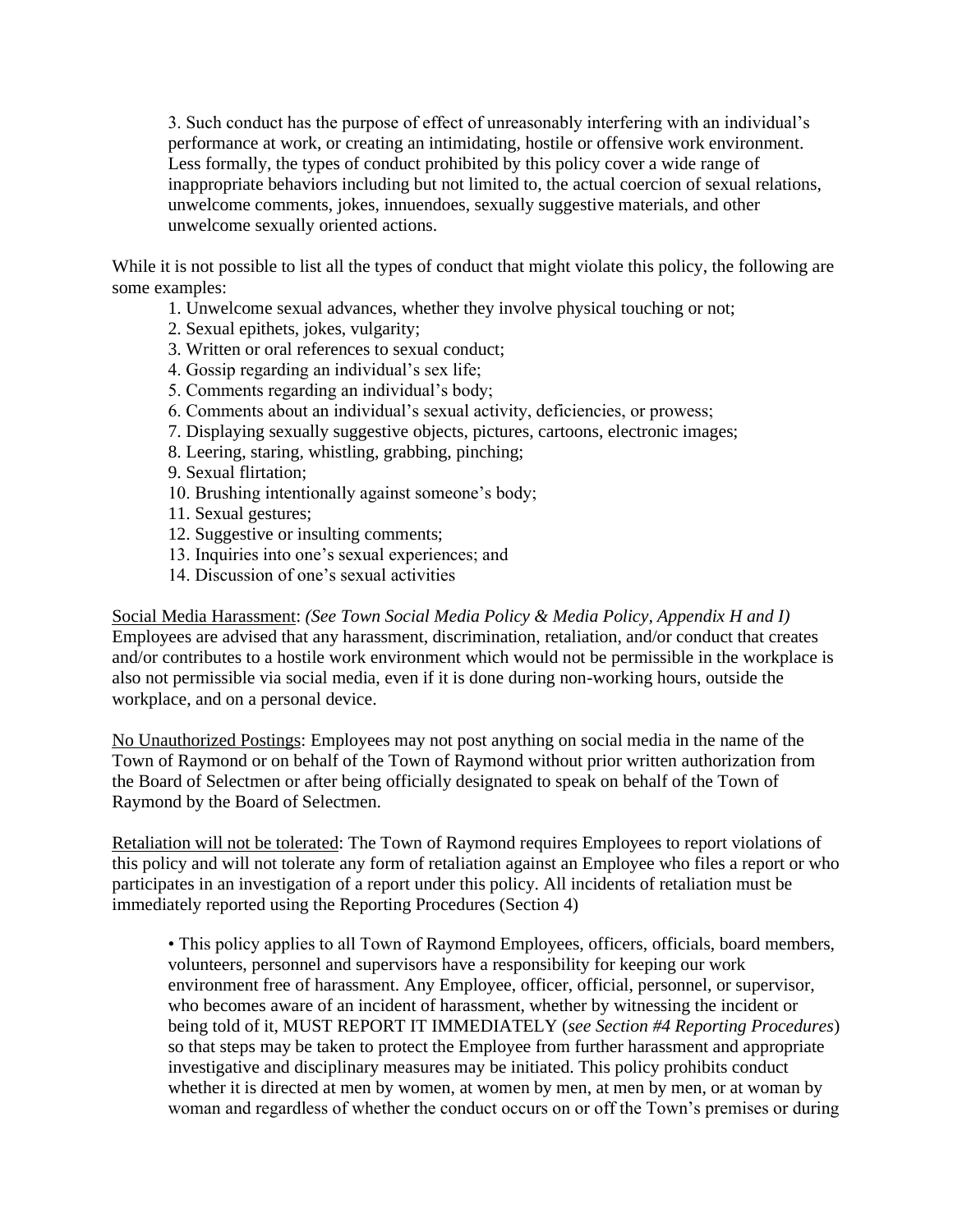or outside of working hours. When management becomes aware that harassment might exist, it is obligated by law to take prompt and appropriate action, whether or not the victim wants the Town to do so.

• The Town accepts no liability for harassment or one Employee by another Employee. The individual who makes unwelcome advances, threatens or in any way harasses another Employee is personally liable for such actions and their consequences.

• All Employees, officers, officials, board members, volunteers, personnel and supervisors should understand that the use of the Town's equipment to harass others or even to communicate offensive jokes or remarks that may be considered offensive to another Employee is not allowed.

#### • Consequences for Violating the Policy:

Violations of this policy, whether intended or not, will be not tolerated. Any Employee who violates this policy will be subject to corrective and/or disciplinary action, up to and including termination of employment. Note that the Town of Raymond may take corrective and/or disciplinary action to address inappropriate conduct even if it does not rise to the level of unlawful harassment.

### REPORTING PROCEDURES:

Any Employee who has observed, been made aware of or experienced conduct in violation of our policy against harassment or the policy regarding Diversity and Equal Employment Opportunity (collectively referred to in this Reporting Procedure as the "Policies"), must follow this reporting procedure to notify the Town of the problem so that the matter can promptly and thoroughly be investigated, and appropriate action taken.

1. Notify the Department Head and/or Town Manager of the conduct. An Employee can report the matter to any (or more than one) of these individuals, orally or in writing.

2. In the event that the report is about conduct engaged by the TOWN MANAGER, A MEMBER OF THE GOVERNING BODY, or DEPARTMENT HEAD, the Employee may choose to make the report directly to the Chair of the Governing Body or the Human Resource Coordinator either orally or in writing.

Investigation: The Town will investigate reports made through this Reporting Procedure promptly and fairly. The investigation will be conducted in such a way as to maintain confidentiality to the extent practicable under the circumstances. The investigation may be conducted internally or in appropriate circumstances, an outside investigator may be retained. Investigations will typically include private interviews with the person filing the report and with witnesses. The person alleged to have violated the Policies will also typically be interviewed. Any Employee asked to participate in an investigation is expected to cooperate fully and truthfully. When the investigation is complete, to the extent appropriate, the Town will inform the person filing the report and the person alleged to have violated the Policies of the results of that investigation.

Corrective/Disciplinary Action: Any Employee who has violated the Policies or otherwise acted inappropriately will be subject to corrective and/or disciplinary action, up to an including immediate termination of employment.